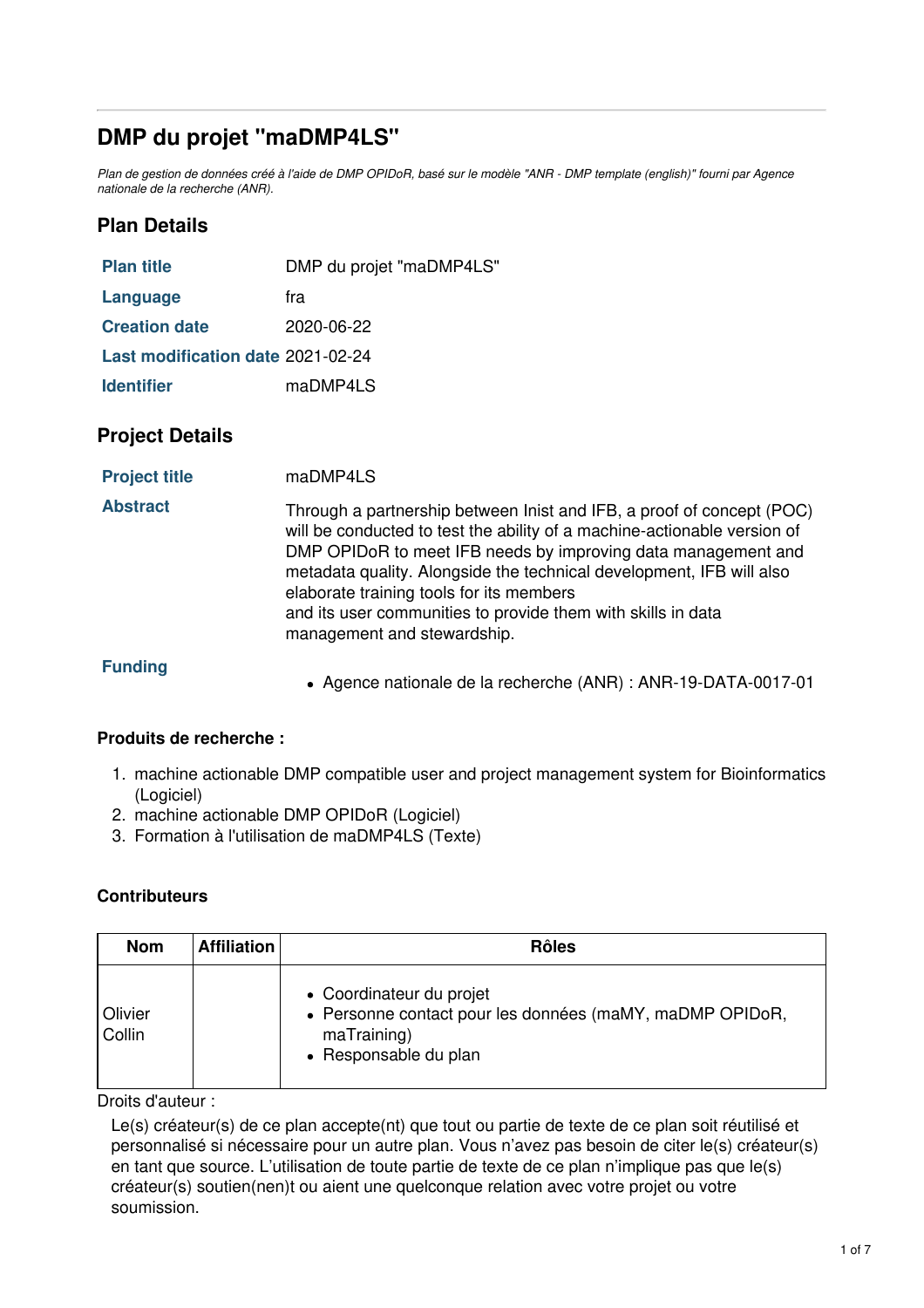## **1. Data description and collection or re-use of existing data**

#### **machine actionable DMP OPIDoR**

Developments will be made on the existing DMP OPIDoR code that is available and accessible in a Githubrepository: https://github.com/OPIDoR/DMPOPIDoR under an MIT license. This code is itself based on DMP roadmap code (https://github.com/DMPRoadmap) and new features will, if relevant, be integrated in DMP OPIDoR code.

The application is developed using Ruby on Rails framework that implements a Model-View-Controller approach. REST API endpoints will be developed.

#### **machine actionable DMP compatible user and project management system for Bioinformatics**

my.genouest.org is an account and project management developed by GenOuest. The source code is available at https://github.com/genouest/genouestaccountmanager.

A new branch code will be created for the maDMP-OPIDoR compatible version.

The new version will be available in the same repository : https://github.com/genouest/genouestaccountmanager

### **Formation à l'utilisation de maDMP4LS**

maTraining consists of training materials that will be used for "train the trainer" sessions. The training materials will consists of documentation and tutorials.

Training materials will be made available online on open-access repositories like zenodo. The training material will consist of presentations (pdf), text documents (pdf) and possibly videos.

The volume will be rather low: a few gigabytes.

# **2. Documentation and data quality**

#### **machine actionable DMP OPIDoR**

Documentation is organized as Markdown files and is available in a Github depot : https://github.com/OPIDoR/DMPOPIDoR. The documentation includes installation instructions.

Metadata compliant with DataCite metadata schema will be produced so as to facilitate the discovery of the code and its citation.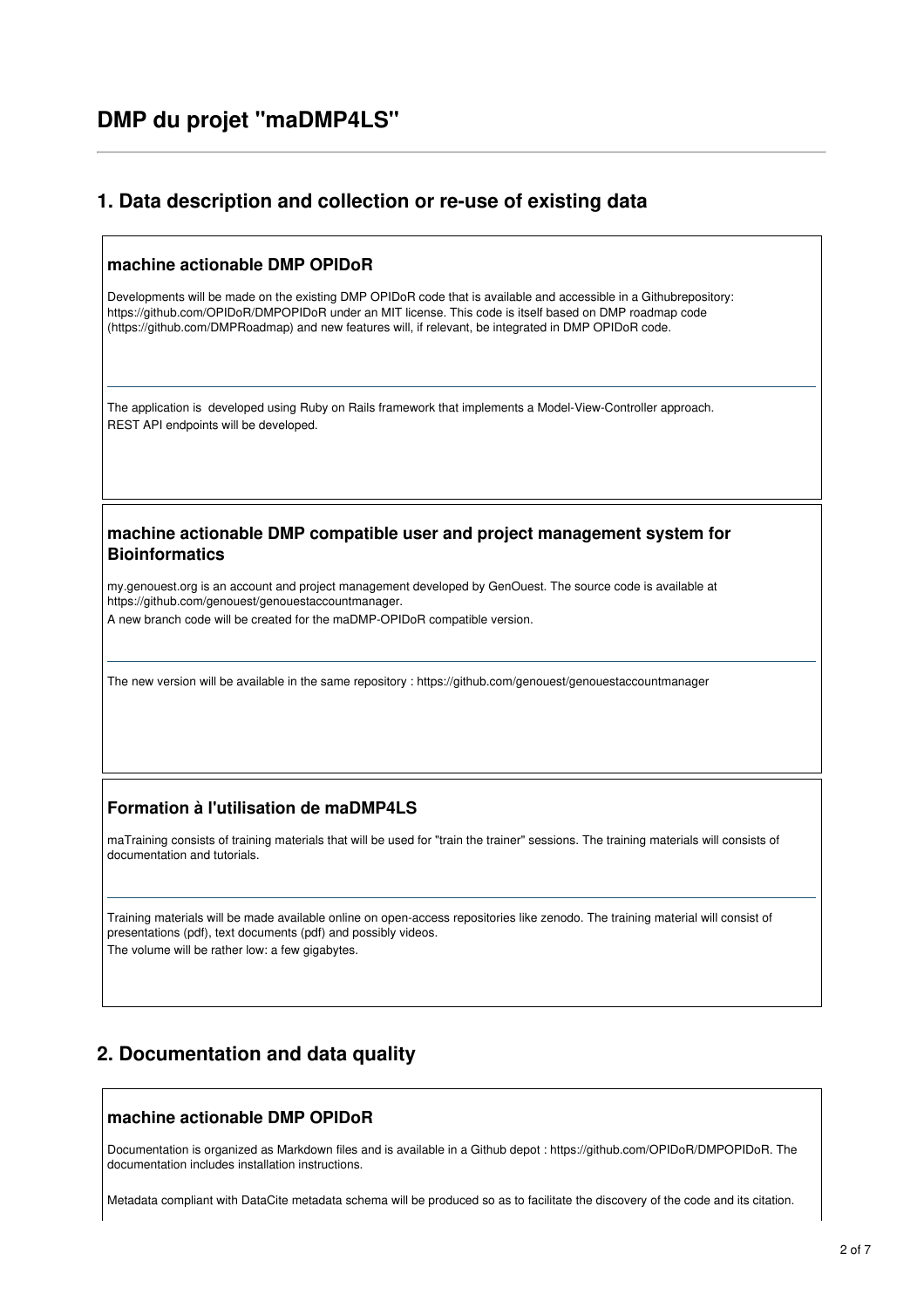A Jenkins server was deployed and continuous integration will be applied to build the software and run the tests.

#### **machine actionable DMP compatible user and project management system for Bioinformatics**

Documentation is organized as Markdown files and is available in a Github depot : https://github.com/genouest/genouestaccountmanager The documentation includes installation instructions.

The code is checked in Continuous Integration manner with Travis-CI.

### **Formation à l'utilisation de maDMP4LS**

Question sans réponse.

Question sans réponse.

# **3. Storage and backup during the research process**

### **machine actionable DMP OPIDoR**

The generated code is stored on local servers for development purposes. The local machines are backed up on Inist infrastructure. The source code is also stored on Gitbucket with restricted access and an open Github depot.

No sensitive data are handled.

REST APIs will integrate security patterns and be compliant with GDPR.

### **machine actionable DMP compatible user and project management system for Bioinformatics**

The code is stored on local workstations during development phases. The workstations are backed up on Inria/Irisa infrastructure. The source code is also stored on the Github repository.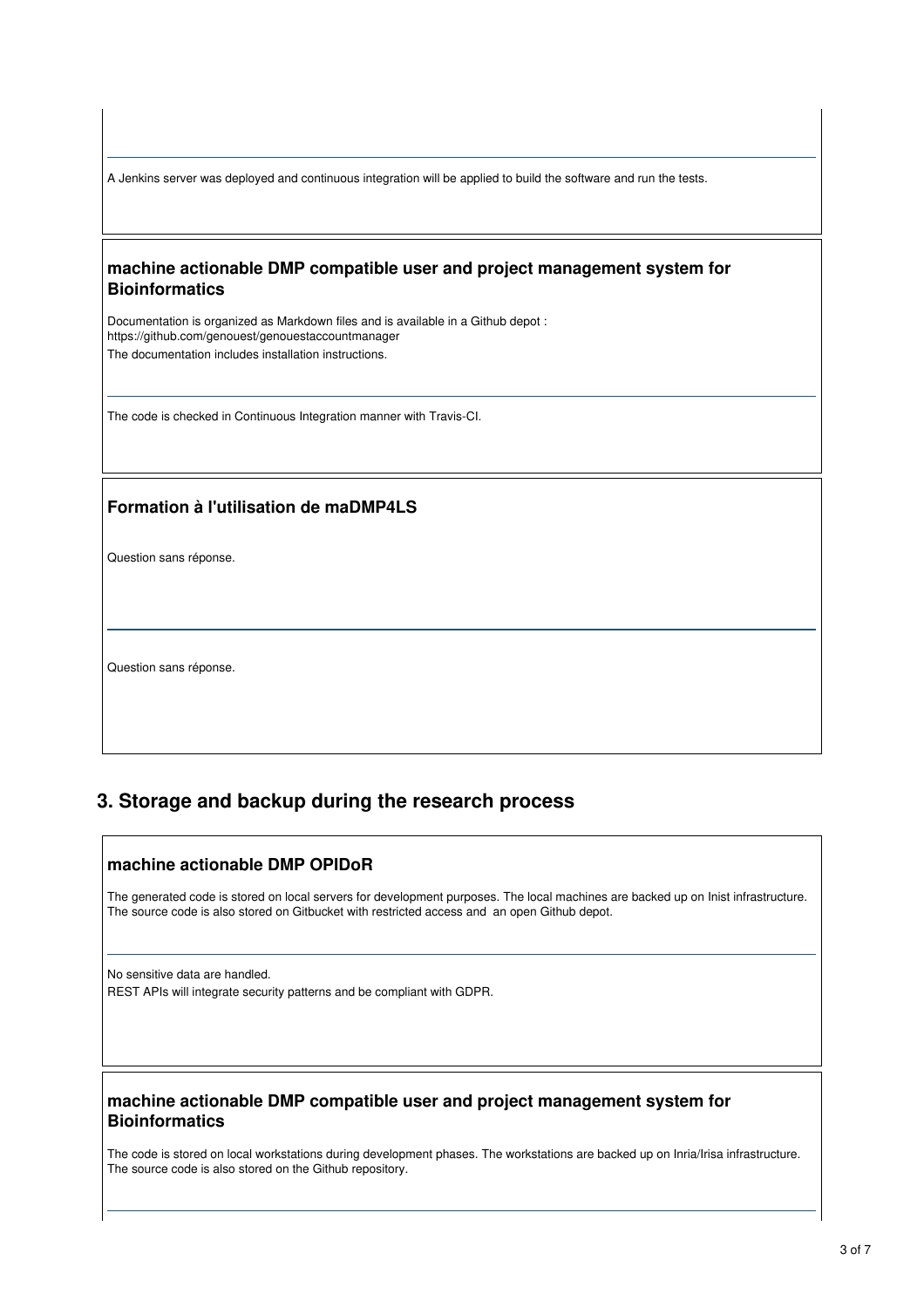The My environment is used for user management on computing facilities. It is used as a front server for a more convenient management of LDAP information and adds many features for project management as well as features for end users such as password recovery and authentication keys management.

The administrative access is restricted to site administrators. The connexion of an administrator needs a two factor authentication in order to block unauthorized access.

The LDAP directory is backed up on Irisa's server and the My database is backed up on GenOuest infrastructure.

### **Formation à l'utilisation de maDMP4LS**

Question sans réponse.

Question sans réponse.

# **4. Legal and ethical requirements, code of conduct**

### **machine actionable DMP OPIDoR**

These data do not contain any personal data.

The initial DMP roadmap code was published under an MIT license and so will be the source code of DMP OPIDoR. This license is included in the list established through the French Law for a Digital Republic.

Question sans réponse.

**machine actionable DMP compatible user and project management system for Bioinformatics**

Question sans réponse.

The original My source code is under a GNU Affero General Public License v3.0. So will be the maMy code branch.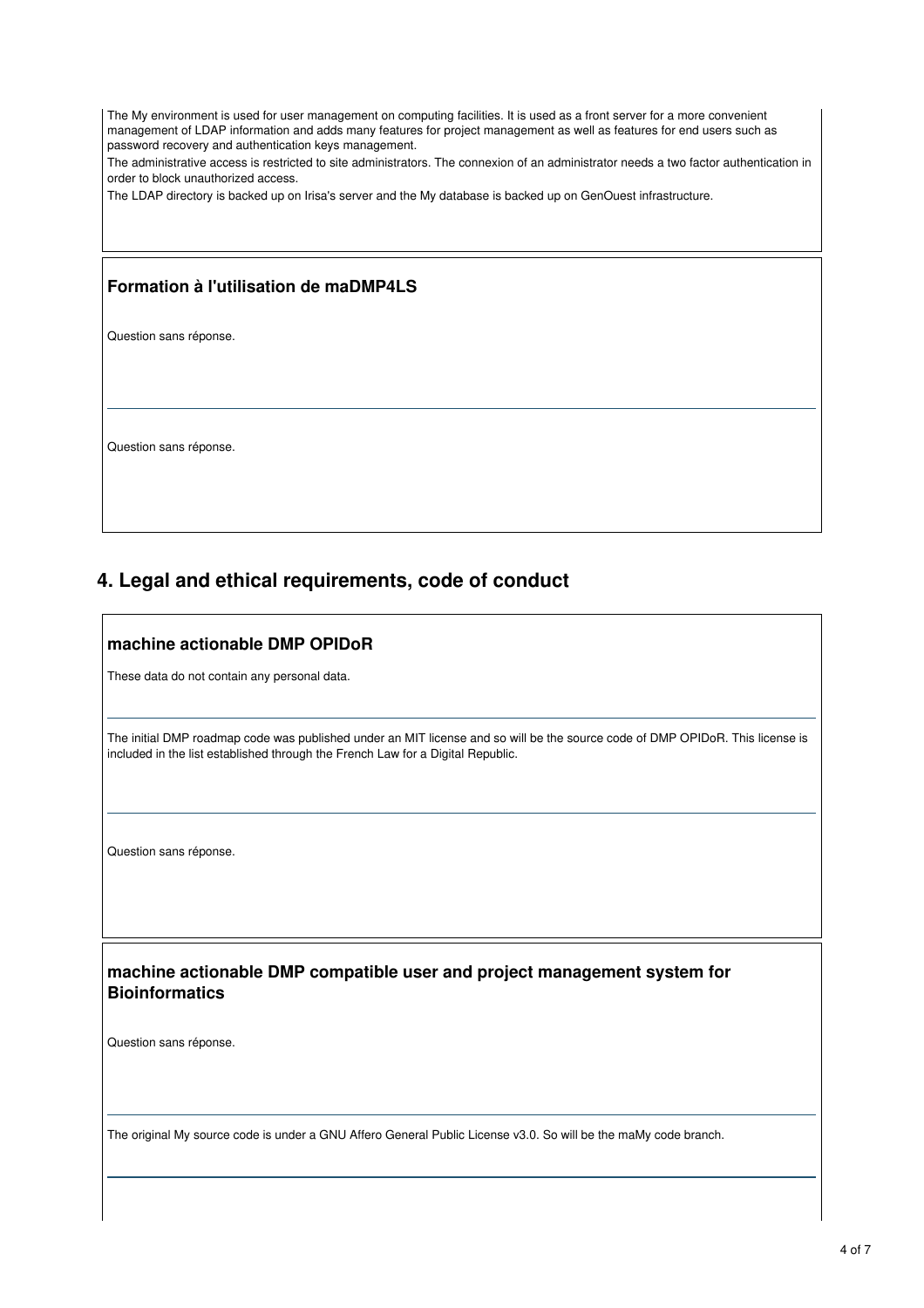Question sans réponse.

#### **Formation à l'utilisation de maDMP4LS**

No personal data are processed.

Question sans réponse.

Question sans réponse.

## **5. Data sharing and long-term preservation**

#### **machine actionable DMP OPIDoR**

The source code will be deposited on Github. No embargo will be applied.

A version of the source code will be deposited in HAL.

The code is openly accessible on Github. Anyone is free to clone or download the code and reuse it, modify it.

A DOI will be attributed to a version of the source code.

**machine actionable DMP compatible user and project management system for Bioinformatics**

The source code will be deposited on Github. No embargo will be applied.

Question sans réponse.

The code is openly accessible on Github. Anyone is free to clone or download the code and reuse it, modify it.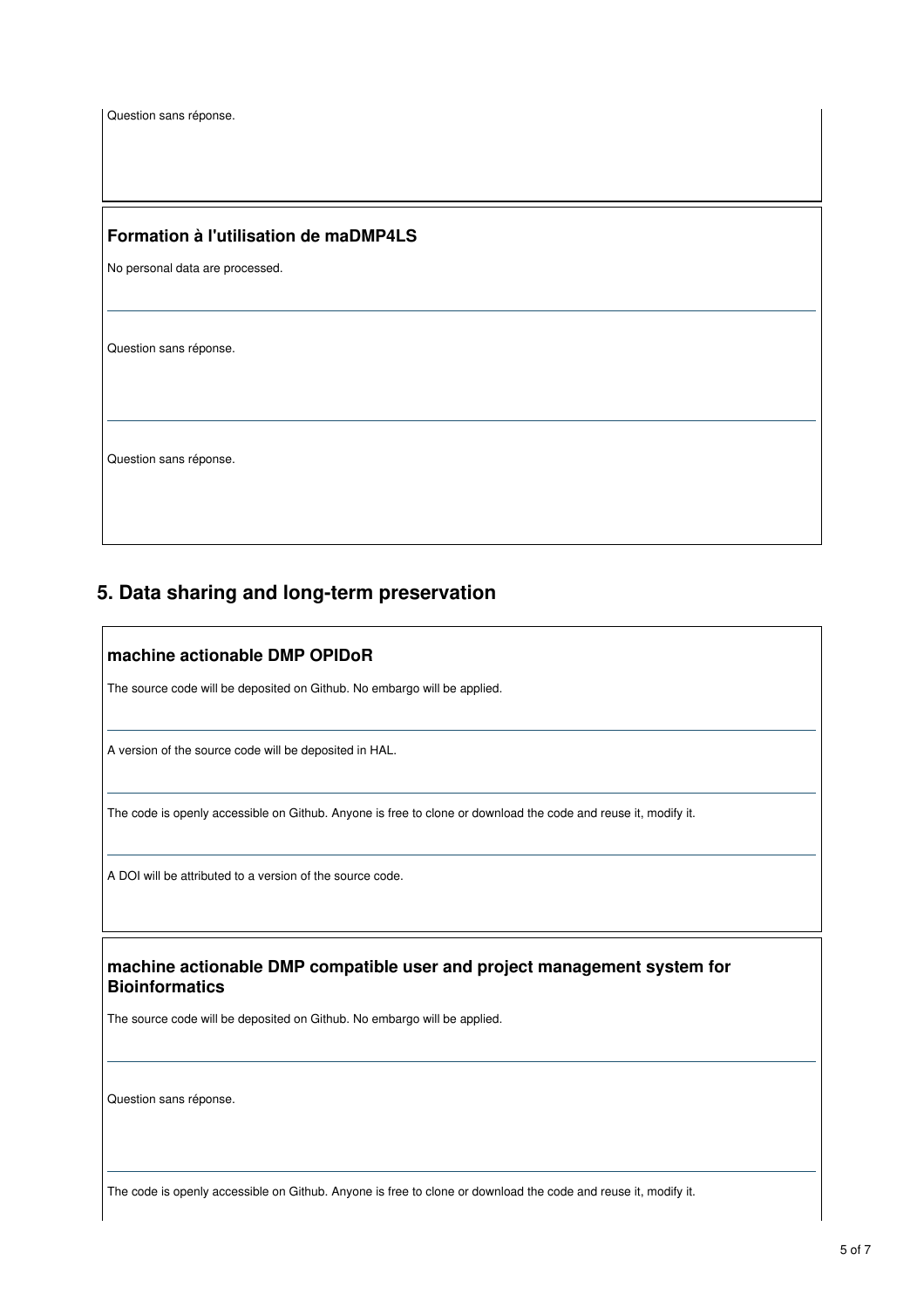| Question sans réponse.                |
|---------------------------------------|
|                                       |
| Formation à l'utilisation de maDMP4LS |
| Question sans réponse.                |
|                                       |
|                                       |
| Question sans réponse.                |
|                                       |
| Question sans réponse.                |
|                                       |
|                                       |
| Question sans réponse.                |
|                                       |
|                                       |

# **6. Data management responsibilities and resources**

## **machine actionable DMP OPIDoR**

DMP-OPIDoR team : Florian Mazur (Software project leader), Benjamin Faure (Software developer), Jean-Michel Parret (Head of service), Françoise Cosserat (User test coordinator), Anne Busin (User test), Laurent Rassinoux (User test), M-Christine Jacquemot (Product owner)

Question sans réponse.

### **machine actionable DMP compatible user and project management system for Bioinformatics**

GenOuest / IFB maDMP team :

Konogan Bourhy : developer